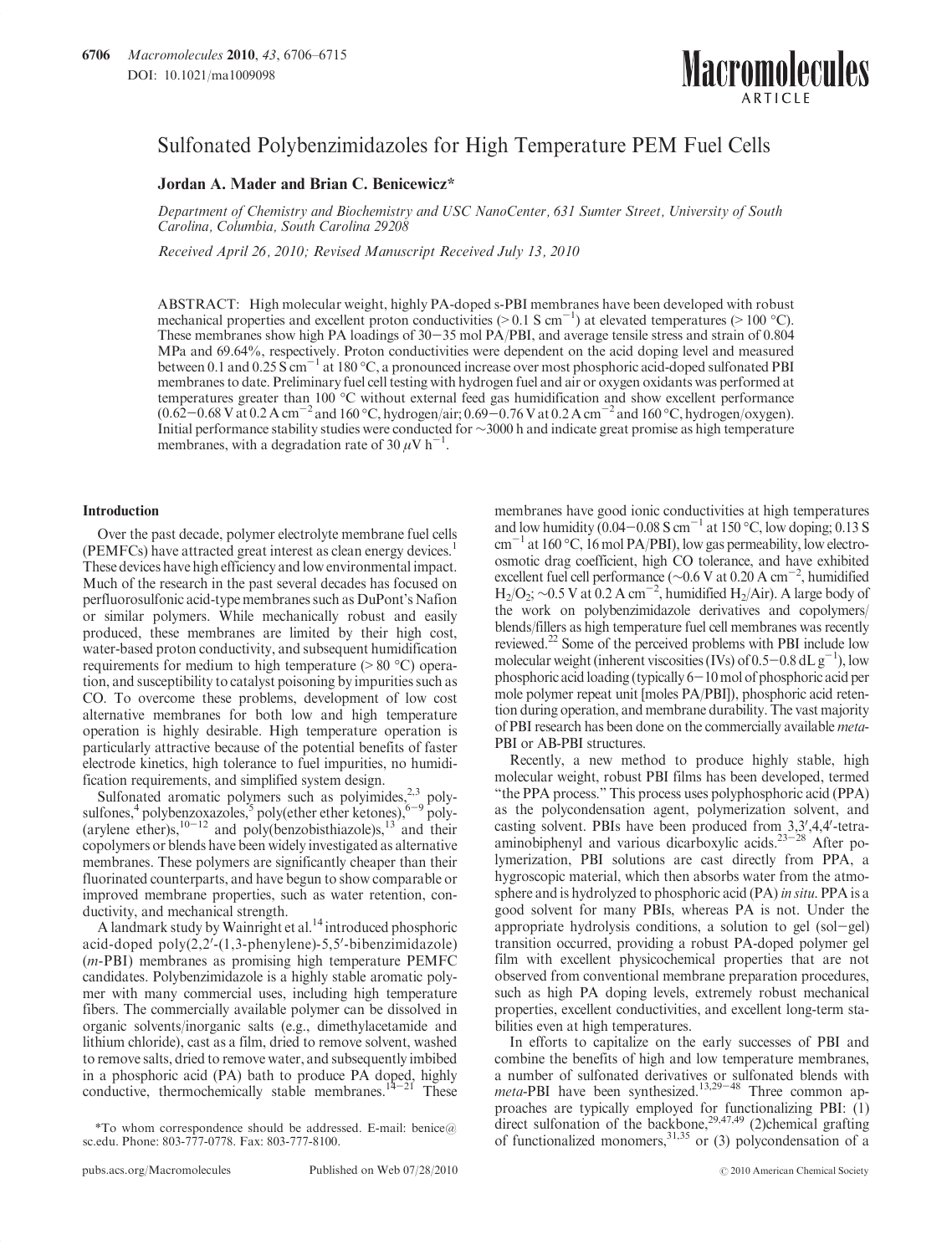Scheme 1. Synthetic Scheme of (a) Direct Polymerization of s-PBI from a Sulfonated Diacid and Tetraamine and (b) Post-Sulfonation of p-PBI to Produce s-PBI



sulfonated aromatic diacid with an aromatic tetraamine.<sup>30,50</sup> The last method provides advantages over the first two, such as limitation of side reactions and control over the degree of sulfonation. Previously published work has focused on modification of the m-PBI backbone structure.

The sulfonated PBIs (s-PBIs) have typically been proposed as Nafion alternatives and most characterization has been done with water as an electrolyte,  $29-31,34,39,40,43-48$  but a small amount of investigation into PA-doped s-PBIs has been performed.<sup>30,33,38,41,44,46,47</sup> Structures that have been studied include grafting of aryl- or alkyl-sulfonates to the imidazole moiety, postsulfonation onto the biphenyl or diacid phenyl ring, copolymers of sulfonated PBI-type polymers with other sulfonated polymers, postsulfonation of PBI-type polymers with ether linkages incorporated into the backbone, and PBIs made with a sulfonated tetraamine. Initial results show these polymers to be promising low or high temperature membranes, depending on the dopant. The membranes produced are typically high molecular weight, mechanically robust, ionically conductive, and thermally stable at fuel cell operating temperatures, but properties appear<br>to be highly process dependent.<sup>32,33</sup> Although there has been much characterization of membrane properties, there have been few reports of fuel cell performance published to date.

The work in this paper focuses on the development and characterization of a sulfonated PBI (s-PBI) gel membrane. The PPA process has been shown to produce membranes with improved properties, such as high acid doping levels, high conductivity at high temperature, excellent mechanical properties, and robust fuel cell performance. Phosphoric acid doping (and subsequent polymer and fuel cell characterization) of sulfonated PBIs is relatively unexplored in the literature, and it is of great interest to determine if an additional and stronger acid moiety in the polymer structure will affect the fundamental properties of proton conductivity and fuel cell performance. We report on the synthesis and characterization of a PA-doped sulfonated PBI membrane with high conductivity in low humidity environments, high acid loadings, and robust mechanical properties. Phosphoric acid-doped s-PBI fuel cell performance and long-term testing are reported for the first time and the results demonstrate the excellent thermal and electrochemical stability of the membranes at high temperatures.

## Experimental Section

Materials. 2-Sulfoterephthalic acid, monosodium salt (s-TPA, 98%) was purchased from TCI and dried under vacuum prior to use. Terephthalic acid was purchased from Amoco  $(TPA, 99 + \%)$  and used as received.  $3,3',4,4'-T$ etraaminobiphenyl (TAB, polymer grade) was donated by Celanese Ventures, GmbH and used as received. Polyphosphoric acid (PPA, 115%) was used as supplied from Aldrich Chemical Co. and FMC Corporation. PEEK fleece was obtained from SAATIgroup with a weight of 20 g m<sup>-2</sup>, an open area of 79  $\mu$ m, free surface of 51%, and thickness of 53  $\mu$ m.

Polymer Synthesis. The PPA process s-PBI homopolymers were synthesized using the following general procedure (Scheme 1a): the monosodium salt of 2-sulfoterephthalic acid (4.023 g, 15 mmol) and TAB (3.214, 15 mmol) were added to a 100 mL three neck resin reaction flask in a nitrogen atmosphere glovebox, followed by the addition of 107 g of polyphosphoric acid. Monomer concentration at the beginning of the reaction was  $4.36$  wt  $\%$  and yielded a 3.5 wt % final polymer concentration. The mixture was stirred by an overhead mechanical stirrer under a slow nitrogen purge. The reaction temperature was controlled by a programmable temperature controller with ramp and soak capabilities. The typical final polymerization temperature was 190 °C for 10-15 h, followed by 4 h at 220  $\rm{^{\circ}C}$  to reduce solution viscosity for casting. As the reaction proceeded, the mixture became brown then green and increased in viscosity.

Additionally, postsulfonation of p-PBI membranes was pursued for comparison of membrane properties when initial polymer molecular weights were higher. The initial p-PBI was synthesized by adding 5.3568 g (25 mmol) TAB and 4.1533 g (25 mmol) of terephthalic acid (TPA) to a 300 mL three neck resin kettle in a nitrogen atmosphere glovebox, followed by the addition of 298.89 g of PPA. The polymerization was performed in a similar method to the s-PBI homopolymer, with a final polymerization temperature of 195  $\degree$ C for 13 h, before ramping to 220  $\rm{^{\circ}C}$  for 1 h to reduce solution viscosity. The polymer was precipitated in water and allowed to hydrolyze for 24 h before being pulverized and neutralized with ammonium hydroxide. The reddish-brown polymer powder was dried under vacuum at  $110 \degree C$  overnight to remove water before beginning postsulfonation. Following those procedures typical in the literature,<sup>51</sup> 1.0493 g of p-PBI was placed in a 400 mL beaker with 250 mL of concentrated sulfuric acid (98%) with stirring. After approximately two hours, the solution was a uniform blue-green color and all polymer had dissolved. A 5 mL aliquot was removed at various time intervals (20, 24, 27, 46, 53, and 92 h) and quenched in ice water. Once quenched, the polymer was washed with ice water until a neutral pH was reached. The polymer was then dried at 110 °C under vacuum overnight before further characterization. It is important to note that using this method, sulfonation is not likely to be selective<sup>29,47</sup> as indicated in Scheme 1b.

Film Formation. Polymer films were prepared by casting the hot (220 °C) polymer solution onto clean glass substrates using a doctor blade with varying gate thicknesses. Typical casting thicknesses were either 15 or 20 mils (0.381 mm or 0.508 mm). The films were placed in a controlled humidity environment  $(55 \pm 5\% \text{ RH})$  at room temperature and allowed to absorb moisture for 24 h to hydrolyze polyphosphoric acid to phosphoric acid. A sol-gel transition was observed during the hydrolysis process which produced a phosphoric acid imbibed gel film.

Characterization Techniques. An aliquot of polymer solution was isolated by precipitation in water as a red-brown solid. This mass was pulverized, stirred with ammonium hydroxide, rinsed to neutrality with distilled water, and dried for 24 h under vacuum at  $120 \degree C$  to obtain a neutral s-PBI powder for further characterization. Inherent viscosities (IV's) of the polymer samples were then measured at a polymer concentration of 0.2 g  $dL^{-1}$  in concentrated sulfuric acid (96%) at 30 °C, using a Cannon Ubbelohde viscometer. The IV's for the resulting polymers ranged from 0.985 to 1.92 dL  $g^{-1}$  for s-PBI homopolymers. The membrane acid-doping levels were determined by titration of a sample of membrane with standardized sodium hydroxide solution (0.1 N) using a Metrohm 716 DMS Titrino autotitrator. The samples were then rinsed with water and dried in a vacuum oven at  $110^{\circ}$ C for 12 h to obtain the dry weight of polymer. The acid-doping level, X, expressed as moles of phosphoric acid per mole of PBI repeat unit  $(X \text{ mol } PA/PBI)$ were calculated from the equation

$$
ext{acid doping level} \quad X = \frac{V_{\text{NaOH}}C_{\text{NaOH}}}{W_{\text{dry}}M_{\text{w}}}
$$

where  $V_{\text{NaOH}}$  and  $C_{\text{NaOH}}$  are the volume and the molar concentration of the sodium hydroxide titer,  $W_{\text{dry}}$  is the dry polymer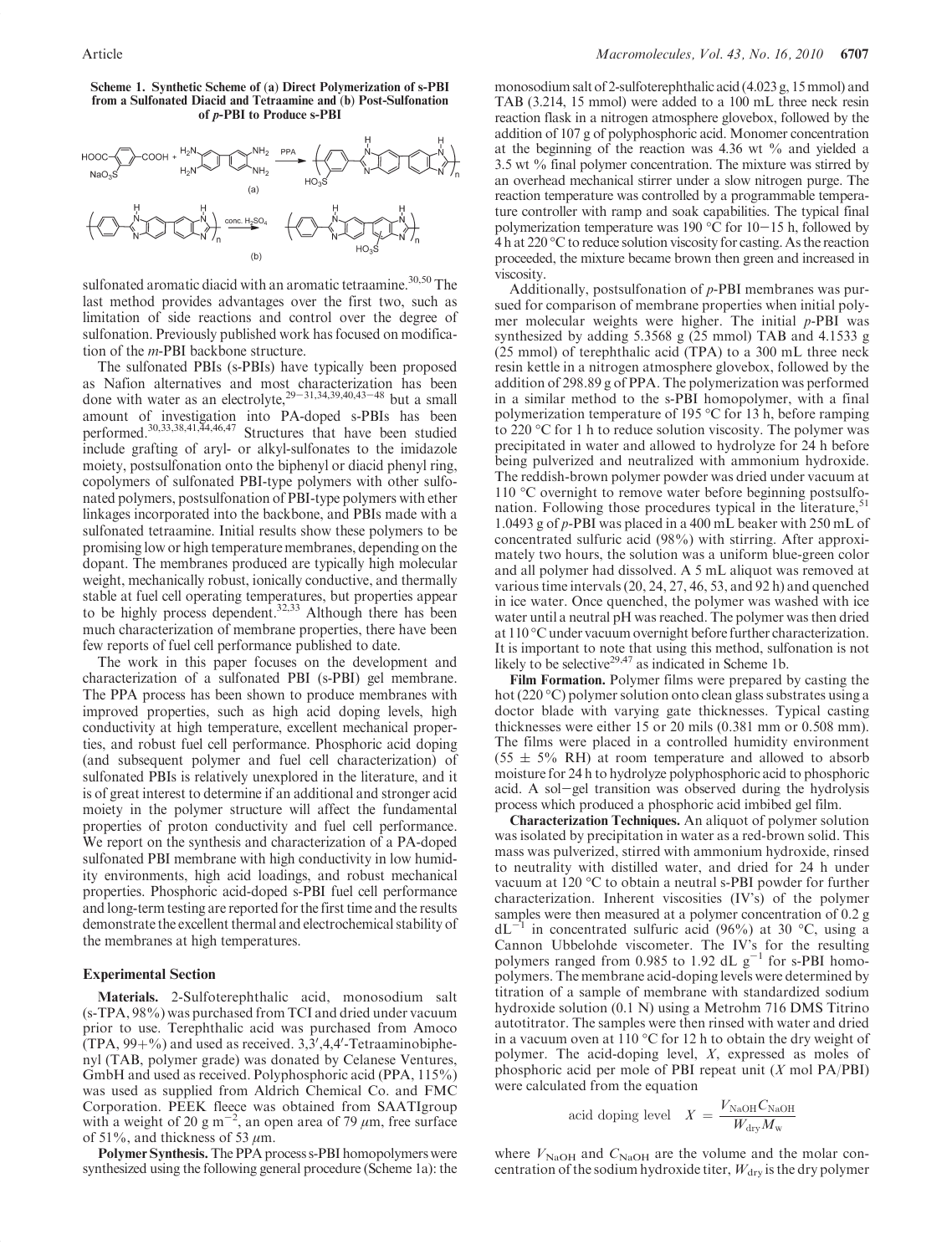| batch          | monomer conc. (wt $\%$ ) | polymer conc. (wt $\%$ ) | IV (dL $g^{-1}$ ) | modulus (MPa) | tensile stress at break (MPa) |
|----------------|--------------------------|--------------------------|-------------------|---------------|-------------------------------|
|                | 3.10                     | 2.48                     | 1.08              | too weak      | too weak                      |
|                | 3.71                     | 2.97                     | 1.03              | 2.080         | 0.270                         |
|                | 4.35                     | 3.48                     | 1.20              | 3.188         | 0.563                         |
| $\overline{4}$ | 5.02                     | 4.03                     | 1.31              | 4.123         | 0.872                         |
|                | 5.56                     | 4.48                     | 1.28              | 5.129         | 1.193                         |
| $\sigma$       | 6.18                     | 4.97                     | 1.12              | 8.604         | 1.270                         |
|                | 6.78                     | 5.46                     | 1.19              | 10.266        | 1.446                         |
| 8              | 7.39                     | 5.96                     | 1.19              | 15.134        | 2.246                         |
| 9 <sup>a</sup> | 3.61                     | 3.14                     | 1.71              | 2.240         | 0.727                         |
| $10^a$         | 3.54                     | 3.13                     | 1.67              | 2.415         | 0.703                         |

<sup>a</sup>Batches 9 and 10 were performed after polymerization optimization and were used for fuel cell testing.

weight, and  $M_w$  is the molecular weight of the polymer repeat unit. The membrane mechanical properties were tested utilizing an Instron 5846 system with a 100 N load cell and crosshead speed of 10 mm  $min^{-1}$ . Dumbbell-shaped specimens were cut following the ASTM standard D683 (Type V specimens). The mechanical properties of all film samples were measured at room temperature in air.

Ionic conductivities were measured using four-probe AC impedance spectroscopy. A Zahner IM6e spectrometer with a frequency range from 1 Hz to 100 kHz was used. A rectangular sample of membrane  $(3.5 \text{ cm} \times 7.0 \text{ cm})$  was placed in a glass cell with four platinum wire current collectors. Two outer electrodes set 6.0 cm apart on opposite sides of the cell supplied current, while the two inner electrodes 2.0 cm apart on opposite sides of the membrane measured the voltage drop. The cell was placed in a programmable oven to study the temperature dependence of the proton conductivity. Two conductivity runs in air were performed. In the first run, the temperature was increased to 180  $\degree$ C in 20 degree intervals to remove water, with subsequent cooling under vacuum before performing a second run. The temperature during the second run was increased to 180  $^{\circ}$ C in 20 degree intervals, and held at 180  $\degree$ C for 5 h. Before measurement at each temperature set point, the samples were held for at least 15 min for thermal equilibration. For the measurement of conductivity at constant temperature (Figure 3b), the membrane sample was held at 180  $\degree$ C following the second heating run and proton conductivity was recorded continuously with time during the remaining portion of the experiment. A twocomponent model with an ohmic resistance in parallel with a capacitor was used to fit the experimental curve of the membrane resistance across the frequency range. The conductivities at different temperatures were calculated from the membrane resistance obtained from the ohmic resistance of the model simulation. Proton conductivity was then calculated from the following equation:

#### $\sigma = D/(TWR)$

where  $D$  is the distance between the two inner electrodes,  $T$  and  $W$  are the membrane thickness and width, respectively, and  $R$  is the measured resistance value.

Thermogravimetric analysis (TGA) was performed on a TA Instruments Q5000 IR TGA under a  $N_2$  purge rate of 25 mL  $min^{-1}$  at a heating rate of 10 °C min<sup>-1</sup>. Attenuated total reflectance (ATR) infrared spectra were recorded using a Perkin-Elmer Spectrum 100 FT-IR with diamond/ZnSe triple reflection crystal.

To investigate alternative applications, other liquids were tested as dopants in the s-PBI system. To dope the membrane with sulfuric acid, the PA-doped s-PBI film from the PPA process was placed in a 30 or 50 wt % sulfuric acid bath and stirred. Films were placed in both heated (∼90 °C) and nonheated (room temperature) baths. Films were allowed to equilibrate for at least three days before a small portion was removed for titration and conductivity measurements. Conductivity measurements were performed in the same way as previously described, but the final maximum temperature was changed to

Table 2. Film Formation Results: s-PBI from the PPA Process

|    | casting<br>batch (wt $\%$ ) | time at<br>190 °C | IV<br>$(dL g^{-1})$ | film                                    |
|----|-----------------------------|-------------------|---------------------|-----------------------------------------|
| 11 | 3.48                        | 3                 | 0.89                | precipitation                           |
| 12 | 3.61                        | 6                 | 0.95                | cracked film, mostly precipitated       |
| 13 | 3.54                        | 8                 | 0.99                | weak, opaque film,<br>tore when handled |
| 14 | 3.54                        | 10                | 1.18                | strong film                             |
| 15 | 3.99                        | 20                | 1.19                | strong film                             |

100 °C for both runs. Initial conductivity attempts up to 180 °C resulted in a blackened, brittle membrane and failed conductivity curve data collection.

Membrane Electrode Assembly (MEA) Fabrication and Fuel Cell Testing Conditions. The fuel cell gas diffusion electrodes were acquired from BASF Fuel Cell, Inc. with a Pt loading of 1.0 mg cm<sup>-2</sup>. The anode was Pt/C and the cathode contained a Pt alloy. The membrane thicknesses were between 175 and 450  $\mu$ m with PA loadings of 20-52 mol PA/PBI. The MEA was fabricated by hot-pressing an electrode/membrane/electrode sandwich at 4500 lbs and 140 °C for 30-40 s using a manual Carver press. The MEA with an active area of 45.15 cm<sup>2</sup> was then assembled into a single fuel cell with graphite flow plates on either side of the MEA. Stainless steel end plates with attached heaters were used to clamp the graphite flow plates. A commercial fuel cell testing station (Fuel Cell Technologies, Inc.) equipped with mass flow controllers was used for all testing. Gases were fed to the anode and cathode at a stoichiometric ratio of 1.2 and 2.0, respectively, without any gas humidification. All performance data were collected under atmospheric pressure. The current-voltage performance was recorded using a HP6050 DC electronic load, interfaced with a computer using LabView Software (National Instruments).

### Results and Discussion

Synthesis and Characterization of the PPA Process s-PBI Homopolymer. The synthesis of sulfonated polybenzimidazole polymers was investigated via a polycondensation reaction of 2-sulfoterephthalic acid, monosodium salt, and 3,3',4,4'-tetraaminobiphenyl in polyphosphoric acid (PPA), as shown in Scheme 1a, and is referred to as s-PBI. There have been some previous reports in the literature on the development of sulfonated PBIs, but the vast majority of these polymers N-alkyl sulfonate on the imidazole/biphenyl moiety and not directly on the phenyl ring portion of the structure. Typically, these membranes are doped with water to produce low temperature proton conducting membranes.

An intensive investigation into the effects of monomer solids on polymer molecular weight was performed. An optimization series of polymerizations with final polymer concentrations from 2.5 to 6.0 wt % was conducted and the inherent viscosity of each polymer was measured. The results are shown in Table 1. The maximum molecular weight of s-PBI was obtained at a final polymer concentration of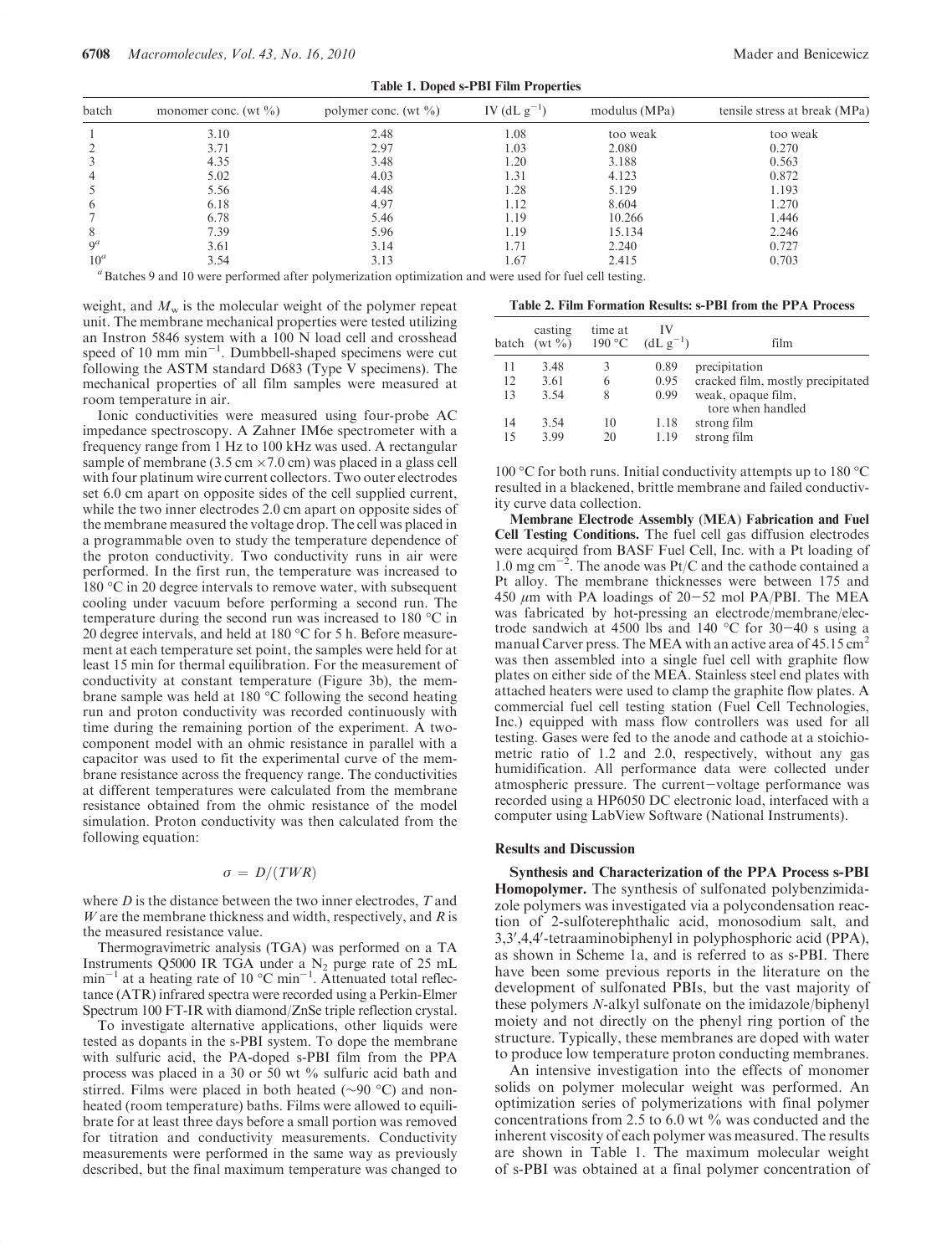

**Figure 1.** Attenuated total reflectance triple pass infrared spectra of (a)  $p$ -PBI (black line), (b) s-PBI cast from PPA (green line), and (c) PPA process s-PBI after 30 min of thermal treatment at 500  $^{\circ}$ C (red line).

4.03 wt  $\%$ , followed closely by 3.48 and 4.48 wt  $\%$ . The high IV polymers yielded translucent, red-orange gel films that were mechanically robust. The lower IV films produced from the 2.5 and 3.0 wt  $\%$  (polymer concentration) polymerizations were opaque orange membranes that broke when handled. The high solids content  $(5.0-6.0 \text{ wt } %)$  polymerizations resulted in mechanically robust gel films with slightly lower IVs. Polymerizations below 2.5 wt % or above 6.0 wt % resulted in polymer precipitation from the cast PPA solution during hydrolysis and inherent viscosities <0.95 dL g<sup>-1</sup>. Further comparison of solids content with other desired fuel cell membrane properties also indicated that the 3.5-4.0 wt % solids membranes provided the best balance of properties and subsequent polymerizations were conducted within these guidelines.

To determine the effects of polymerization time on IV and film formation, a number of polymerizations with polymer solids content of 3.5 wt % were performed. As seen in Table 2, polymerization times of less than 8 h at 190  $^{\circ}$ C resulted in very weak opaque films or polymer precipitation from solution and IVs less than 1.0 dL  $g^{-1}$ . During synthesis, the final polymerization temperature needed to be maintained for at least 8 h to produce a robust gel film, but times greater than 10 h show no additional improvements. It was concluded from these data that polymers with IVs  $\leq 1.0$  dL g<sup>-1</sup> would not form a gel film, regardless of solids content.

Characterization of s-PBI Films. The polymers were characterized by infrared spectroscopy and thermogravimetric analysis.Triple pass attenuated total reflectanceinfrared spectroscopy was used to confirm the presence of the sulfonic acidmoietyin the polymer structure for PPA Process films. Figure 1 shows the ATR-IR spectra of p-PBI and s-PBIs. Three regions of evidence for the presence of the sulfonic acid groups were seen and are consistent with the literature.<sup>33,35,43</sup> The medium band at 800  $\text{cm}^{-1}$  corresponds to the symmetric S-O stretch, whereas the new bands at 1022 and 1070  $cm^{-1}$  arise from the S=O symmetric stretches. The strong bands at  $1164$  and  $1225 \text{ cm}^{-1}$  are due to asymmetric stretching of  $S=O$ . The band at 1622 cm<sup>-1</sup> is characteristic of the  $C=C/C=N$  stretching vibrations in the imidazole. The absence of a strong band in the 1650-1780  $cm^{-1}$  region indicates complete closure of the imidazole ring.

Thermogravimetric scans were performed to determine the stability of the s-PBI polymers at fuel cell operating temperatures (Figure 2). The sulfonic acid group begins decomposition at ∼425 °C, consistent with the literature<sup>29,30,34,35,39,43,45–48</sup> and is higher than that of other sulfonated aromatic polymers where significant weight losses are observed above 260  $\mathrm{^{\circ}C^{40,46}}$  The small weight losses  $(5-10\%)$  before onset of sulfonic acid decomposition were seen even with drying the sample before testing, and are attributed to water absorbed from the atmosphere during sample transfer due to the hygroscopic nature of PBI, and were also seen in the p-PBI trace. The decomposition begins well above fuel cell operating temperatures ( $>$  200 °C), and the homopolymers show excellent thermal stability over this region. In comparison to the  $p$ -PBI trace, the onset of decomposition at 425 °C on all s-PBI polymers tested confirms the presence of the sulfonic acid functionality. The postsulfonated p-PBI also shows a large decomposition trace over the  $425-525$  °C range, confirming incorporation of the sulfonic acid moiety during the sulfonation procedure.

Phosphoric and Sulfuric Acid Content and Proton Conductivity. A key feature of successful fuel cell membranes is high proton conductivity. Operation of fuel cells above 120  $\degree$ C is possible with acid-doped membranes and eliminates the reliance on water for proton conductivity. The ionic conductivity of s-PBI was extensively studied in anhydrous conditions from room temperature to  $180^{\circ}$ C. In many polymers developed via the PPA Process, there is a minimum phosphoric acid content needed for a membrane to conduct protons effectively and operate in a fuel cell. Typically, a correlation between increased phosphoric acid content (up to 25 mol PA/PBI) and higher conductivity was observed for PPA process PBI chemistries,<sup>23</sup> while doping levels above this value typically show only minor improvements in conductivity.

Phosphoric Acid-Doped Films. Figure 3a shows the ionic conductivity for representative examples of each level of phosphoric acid-doping in the typical s-PBI membranes from room temperature to 180  $^{\circ}$ C. To remove the contribution of water to the conductivity, the data were collected from the second conductivity run in a temperature controlled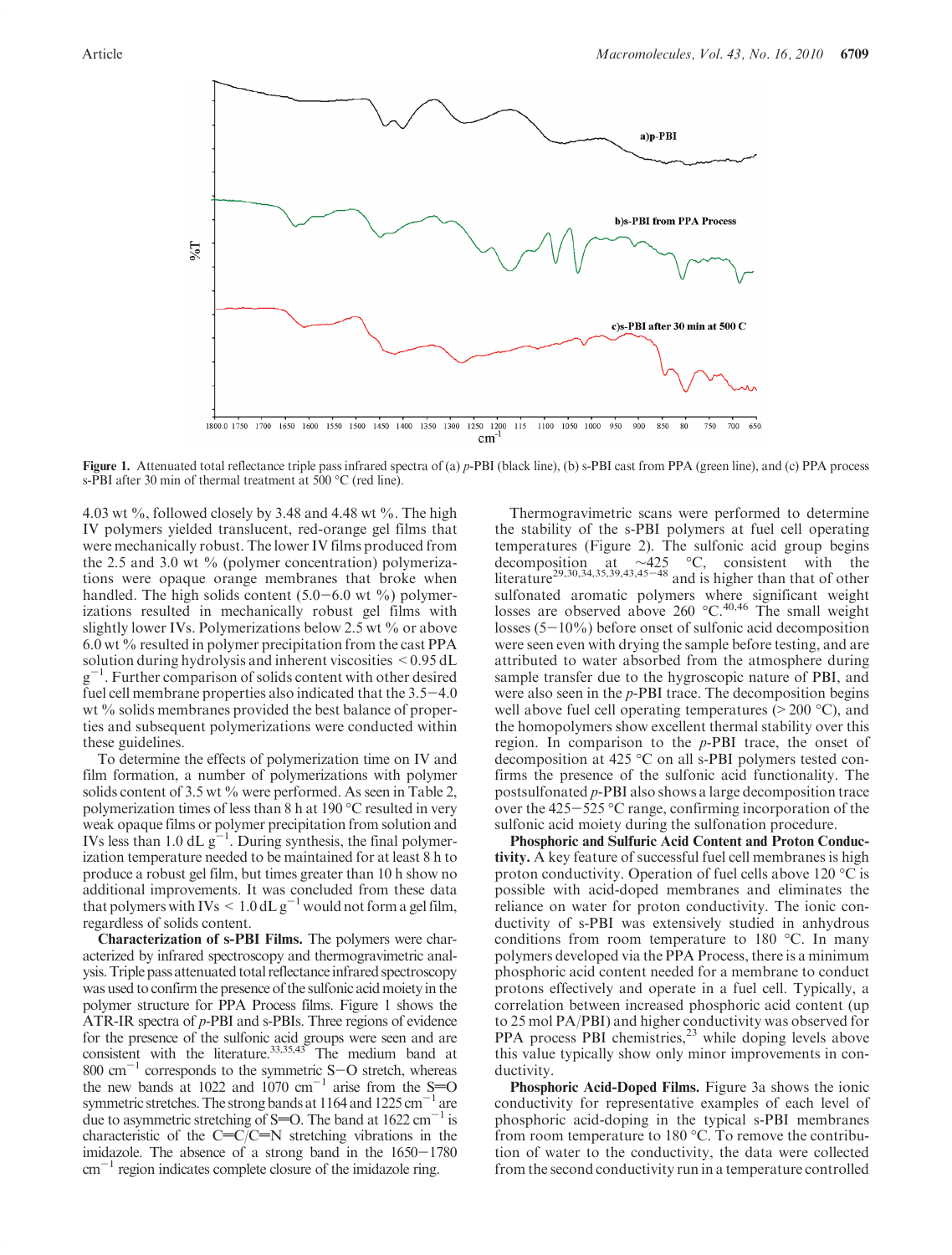

Figure 2. Thermogravimetric analysis of  $p$ -PBI (solid line), s-PBI (dashed line), and postsulfonated  $p$ -PBI (dash dot line) performed under nitrogen (flow rate of 25 mL min<sup>-1</sup>) from room temperature to 800<sup>o</sup>C.



Figure 3. Phosphoric acid-based proton conductivities of s-PBI PPA Process membranes from room temperature to 180 °C for (a) short-term and (b) long-term testing (held at 180 °C). Red circles: 28 mol PA/PBI; blue squares: 30 mol PA/PBI; green diamonds: 39 mol PA/PBI; black crosses: 44 mol PA/PBI; pink triangles: 53 mol PA/PBI.

oven with no humidity control. However, due to the hygroscopic nature of both PBI and sulfonated polymers, there was a minor reabsorption of water at lower temperatures, as seen by the small fluctuation in conductivity  $(80-100 \degree C)$  on some of the samples.

Membranes with doping levels of  $28-53$  mol PA/PBI were tested. All membranes showed excellent conductivities  $(>0.1 \text{ S cm}^{-1})$  at elevated temperatures. Conductivity was affected by phosphoric acid doping level. As the phosphoric acid doping level increased to ∼40 mol PA/PBI, the ionic conductivity at 180 °C increased, as seen by the 0.161, 0.213, and 0.326 S  $cm^{-1}$  values for 28, 30, and 39 mol PA/PBI doping levels, respectively. Doping levels greater than 39 mol PA/PBI did not show any further increase in conductivity. The lower conductivities above 39 mol PA/PBI may be due to limitations of the membranes to hold such large quantities of PA and still maintain mechanical and compositional integrity during testing.

Figure 3b shows the extended conductivity of the s-PBI membranes over time. After the initial second conductivity run, the membrane was held at  $180^{\circ}$ C while continuously monitoring the proton conductivity. The decrease in conductivity over time is attributed to the removal of additional water by self-condensation of the phosphoric acid to form pyrophosphoric acid  $(H_4P_2O_7)$ .

The conductivity values for sulfonated PBIs in the literature are tabulated in Table 3 and are compared to the s-PBI polymers from this work. In comparison to the literature values, even taking structural differences into account, the PA-doped s-PBI produced in this work shows significantly higher proton conductivity than nearly all s-PBIs reported to date while remaining mechanically robust at higher temperatures and doping levels. This indicates there is a strong dependence of polymerization process on both doping level and conductivity, and is reiterated by Bai and Ho in their work.<sup>33</sup>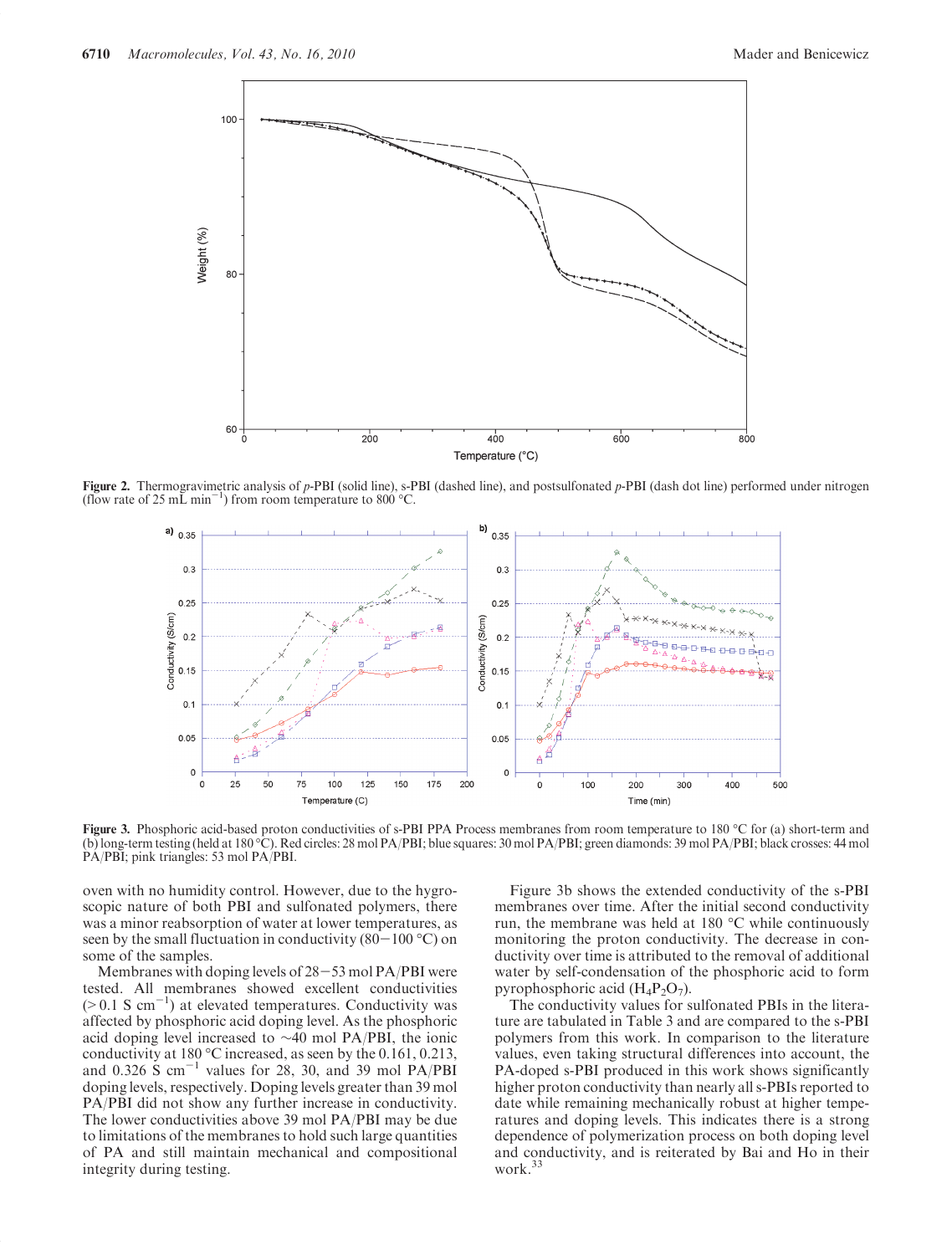|  | Table 3. Conductivity Values for Sulfonated Polybenzimidazoles and Copolymers |  |
|--|-------------------------------------------------------------------------------|--|
|  |                                                                               |  |

| type of polymer                                    | temp. $(^{\circ}C)$ | relative<br>humidity $(\% )$ | conductivity<br>$(S \text{ cm}^{-1})$       | notes                               | ref    |
|----------------------------------------------------|---------------------|------------------------------|---------------------------------------------|-------------------------------------|--------|
| sulfonated aryl groups on $m$ -PBI                 | 40                  | 100                          | $10^{-4} - 10^{-2}$                         | $0.001 - 1$ mol PA dm <sup>-3</sup> | 35     |
| benzylsulfonated <i>m</i> -PBI                     | $NR^a$              | NR                           | $3 \times 10^{-3}$ -2 $\times 10^{-2}$ b    | doping level dependent              | 38     |
|                                                    | 140                 | NR.                          | $10^{-3}$ c                                 | 73.1 mol % sulfonation              | 40     |
| sulfopropyl $m$ -PBI                               |                     |                              |                                             |                                     |        |
| propyl/butyl sulfonic acid side chain              | 130                 | $100\%$                      | $10^{-3}$ c                                 | $H_2/O_2$ (total $P = 3$ bar)       | 31     |
| postsulfonated <i>m</i> -PBI                       | 160                 | 100                          | $7.5 \times 10^{-5}$ c                      |                                     | 47     |
| copolymer of sulfonated $m$ -PBI with $m$ -PBI     | r.t.                | NR.                          | $10^{-6} - 10^{-4}$                         | $2-3$ mol PA/PBI                    | 30     |
| postsulfonated $m$ -PBI with thermal treatment     | 20                  | 100                          | $2.3 - 7.2 \times 10^{-6}$ c                | thermal treatment time dependent    | 29     |
| 4-bromomethyl benzene sulfonate grafted side chain | r.t.                | In water                     | $4.69 \times 10^{-4}$ c                     |                                     | 44     |
| s-PBI type copolymer                               | 65                  | 85                           | $2.63 \times 10^{-2}$ c                     | $30\%$ s-PBI type                   | 34     |
| s-PBI type copolymer                               | 65                  | 85                           | $8.13 \times 10^{-2}$ c                     | $70\%$ s-PBI type                   | 34     |
| s-PBI type polymer                                 | 65                  | 85                           | $9 \times 10^{-2}$ c                        | homopolymer                         | 34     |
| sPBI-O (ether link)                                | 120                 | In water                     | $1.5 \times 10^{-1}$ c                      | 54% degree of sulfonation           | 48     |
| PBI with sulfonated tetraamine                     | r.t                 | 100                          | $8.2 \times 10^{-7}$ -3.6 $\times 10^{4}$ c | composition dependent               | 39     |
| sPBI-OO (two ether links)                          | 120                 | 100                          | $\sim 8 \times 10^{-2}$ c                   | degree of sulfonation dependent     | 43     |
| sulfonated $m$ -PBI/m-PBI-O copolymer              | 140                 | 50                           | $\sim$ 1.9 $\times$ 10 <sup>-1</sup> b      | cast from PPA, 7.7 mol PA/PBI       | 32, 33 |
| sulfonated $m$ -PBI/ $m$ -PBI-O copolymer          | 160                 | 30                           | $\sim 1.8 \times 10^{-1}$ b                 | cast from PPA, 7.7 mol PA/PBI       | 32, 33 |
| sulfonated $m$ -PBI/m-PBI-O copolymer              | 120                 | 50                           | $\sim$ 1.9 $\times$ 10 <sup>-2 b</sup>      | cast from DMSO, 5.6 mol PA/PBI      | 32, 33 |
| sulfonated $m$ -PBI                                | 120                 | 100                          | $2.17 \times 10^{-4}$                       | undoped                             | 33     |
| s-PBI, this work                                   | 180                 |                              | $1 \times 10^{-1}$ -3.26 $\times 10^{-1}$ b | $28 - 53$ mol PA/PBI                |        |

s-PBI, this work  $1 \times 10^{-1}$ -3.26  $\times 10^{-6}$ <br>
<sup>4</sup>NR: not reported in the reference. <sup>b</sup> Phosphoric acid-doped membrane. <sup>c</sup> Water-doped membrane.

Typical doping levels reported in the literature for m-PBI prepared via the conventional organic solvent route are<br>between 6 and 10 mol  $PA/PBI$ ,  $14,15,17-21$  although some films with higher doping levels and poor mechanical properties have been achieved.<sup>52</sup> Average doping levels for s-PBI membranes developed in this work are between 30 and 35 mol PA/PBI, although some membranes retain 40-50 mol PA/PBI. These values are significantly higher than those reported in the literature to date for conventionally prepared PBI membranes. Sulfonated PBIs that have been previously produced and doped with phosphoric acid typically contain  $2-8$  mol PA/PBI<sup>30,33,35,38,41,46,47</sup> which is considerably lower than the membranes produced via the PPA Process. The s-PBI membranes retain excellent mechanical properties, even at high doping levels.

However, s-PBI membranes with doping levels as low as 20 mol PA/PBI exhibit conductivities of  $\geq 0.1$  S cm<sup>-1</sup> at 180 °C. The previously reported values for phosphoric aciddoped *m*-PBI are  $2.5 \times 10^{-3}$  S cm<sup>-1</sup> at 130 °C for PA doping level of 380 mol % to  $4.6 \times 10^{-2}$  S cm<sup>-1</sup> at 165 °C for a membrane with 450 mol  $\%$  acid content<sup>53,54</sup> while those for the conventionally produced sulfonated PBIs are typically considerably lower.

Sulfuric Acid-Doped Films. PBI is known to be thermochemically stable in harsh environments even at high temperatures. Additionally, the TGA data in Figure 2 shows the sulfonic acid groups to be thermally stable at fuel cell operating temperatures. In this work, a sulfonated PBI membrane doped with sulfuric acid was investigated for the first time as a proton conducting membrane.

SA-doped s-PBI films were produced as described in the Experimental Section. The titration results (Table 4) show an increase in polymer weight of the membrane compared to the original PA-doped s-PBI, which indicates that additional sulfonation of the membrane may be occurring. Higher temperatures typically increased the rate and level of sulfonation, which was seen by the increase in polymer weight between the heated and room temperature baths of the same concentration, even when the acid doping levels were higher for the room temperature baths. The high acid loading levels (>25 mol SA/PBI) are comparable to the PA-doped film and thus were subsequently evaluated as proton conductive membranes.

The ionic conductivities of SA-doped films were tested as previously described and are shown in Figure 4. The ionic

| Table 4. Acid Content of Sulfuric and Phosphoric Acid-Doped s-PBI |  |  |
|-------------------------------------------------------------------|--|--|
|-------------------------------------------------------------------|--|--|

| film                      | polymer<br>contents $(g)$ | acid loading<br>(mol acid/PBI) |
|---------------------------|---------------------------|--------------------------------|
| PA-doped s-PBI            | 0.0413                    | 39.84                          |
| 30 wt % SA room temp bath | 0.0516                    | 25.47                          |
| 30 wt % SA heated bath    | 0.0553                    | 30.36                          |
| 50 wt % SA room temp bath | 0.0583                    | 50.49                          |
| 50 wt % SA heated bath    | 0.0587                    | 31.48                          |

conductivities of these membranes are extremely high  $(\geq 0.1)$  $S \text{ cm}^{-1}$  at room temperature), even at elevated temperatures  $(0.24-0.54$  S cm<sup>-1</sup> at 80-100 °C). The conductivity decreases with time at 100 °C (0.13–0.35 S cm<sup>-1</sup>), but remains well above the values for water-doped sulfonated membranes reported in the literature. The 30 wt % room temperature bath yielded the membrane with the highest conductivities at all temperatures and also over time, while the 50 wt % room temperature bath membrane also had excellent conductivities over the temperature range. The heated baths gave membranes with lower initial conductivities and larger decreases in performance over time. This is likely due to the lower initial water content and higher polymer content, as well as the dimensional changes, allowing less void space for incorporation of dopant. Additionally, the changes in chemical structure from reactions in the sulfuric acid bath may cause lower conductivity. However, the excellent conductivities reported in this initial evaluation warrant further testing for new applications using these SAdoped membranes.

Membrane Mechanical Properties. A detailed investigation into the mechanical properties of the PA-doped s-PBI membranes was performed. Due to the corrosive nature of sulfuric acid, the SA-doped membrane mechanical properties were not tested. After hydrolysis, the s-PBI gel membranes contained between 2.5 and 6.0 wt % solids and 97.5-94% phosphoric acid and water. Due to the composition and nature of a gel film, lower mechanical properties compared to the fully dense films cast from organic solvents would be expected. No overall correlations could be seen for this group of membranes, because the mechanical properties arise from the interaction of molecular weight, solids content, and acid doping levels, but properties ranged from  $0.270$  to 2.24 MPa tensile stress and  $23-230\%$  tensile strain at break. For membranes with a solids content of ∼3.0-3.5 wt  $\%$ , the average tensile stress at break was 0.804 MPa, with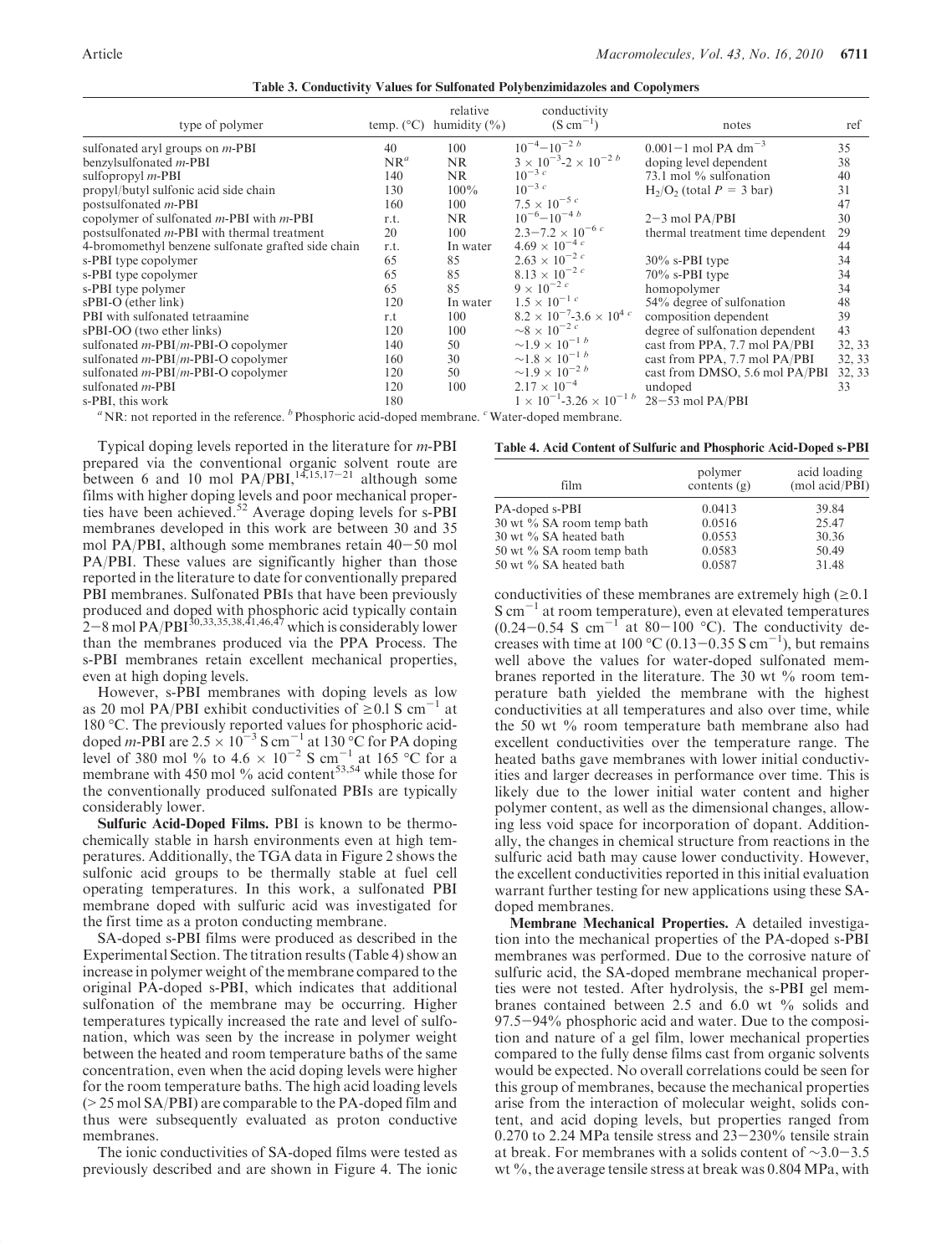

Figure 4. Sulfuric acid-doped s-PBI membranes from room temperature to 100 °C for (a) short-term and (b) long-term testing (held at 100 °C). Red circles: 30 wt  $\%$  room temperature sulfuric acid bath; blue squares: 30 wt  $\%$  heated sulfuric acid bath; green diamonds: 50 wt  $\%$  room temperature sulfuric acid bath; black crosses: 50 wt % heated sulfuric acid bath.



Figure 5. Fuel cell performance of PA-doped s-PBI (3.13 wt % polymer, IV = 1.67 dL  $g^{-1}$ , and 28.41 mol PA/PBI): polarization curves (filled symbols) and power density curves (open symbols) with (a) hydrogen and oxygen and (b) hydrogen and air.

|--|

| film no. | $H_2/Air^a$ | $H_2/O_2^a$ | lifetime loss (mV $h^{-1}$ ) | wt $\%$ polymer | IV (dL $g^{-1}$ ) | PA doping (mol PA/PBI) |
|----------|-------------|-------------|------------------------------|-----------------|-------------------|------------------------|
|          | 0.6788      | 0.7559      |                              | 3.14            |                   | 52.33                  |
|          | 0.6379      | 0.7114      | $-0.25$                      | 3.13            | 1.67              | 28.41                  |
|          | 0.6347      |             |                              | 3.03            | 1.80              | 30.07                  |
|          | 0.6167      |             | $-0.014$                     | 3.03            | 1.26              | 28.29                  |
|          | 0.6260      | 0.6930      |                              | 3.54            | 1.18              | 32.72                  |
|          |             |             |                              |                 |                   |                        |

Voltages measured at 160  $\rm{^{\circ}C}$  and current density of 0.2 A cm

an average tensile strain of ∼70%. The maximum tensile stress and strain observed were 1.556 MPa and 232%, respectively. There are few reports of acid-doped s-PBI membrane mechanical properties in the literature, but compared to other PPA Process membranes with values of  $3-3.5$ MPa tensile stress and 400-450% elongation for polymers with IVs of 2-3 dL  $g^{-1}$ ,<sup>24</sup> the values seen for s-PBI are considerably lower. This may be largely influenced by the lower molecular weights of s-PBI polymers (<2.0 dL  $g^{-1}$ ) compared to the other chemistries developed through the PPA Process. In general, it was observed that higher solids content in the gel film led to higher tensile strength and lower IV's led to poor mechanical properties. However, the fuel cell performance of many of these membranes confirmed that the mechanical properties of s-PBI are sufficiently high for fuel cell fabrication and operation at high temperatures.

Fuel Cell Performance. Membranes with high IV's (>1 dL  $g^{-1}$ ) and high membrane mechanical properties were fabricated into MEAs and tested in fuel cells. Figure 5 shows the performance characteristics of a typical s-PBI membrane. Table 5 summarizes the fuel cell performance of s-PBI membranes at 160  $\degree$ C for several membranes with different polymer IVs and membrane PA doping levels.

The highest performance at  $0.2 \text{ A cm}^{-2}$  and  $160 \degree \text{C}$  (0.679 V) was seen from an s-PBI membrane with high IV and the highest acid loading and conductivity of the membranes tested, while the lowest performance (0.6167 V) was seen from the membrane with the lowest acid loading and IV, but not the lowest conductivity. Thus, there appears to be some correlation between phosphoric acid loading and performance, but no direct relationship between conductivity and performance. Further investigation into these relationships is currently being pursued. The performance of the membranes was greatly increased when the oxidant gas was switched to oxygen, as seen by the absence of tailing at higher current densities caused by mass transport limitations. There was a ∼67-77 mV improvement in performance across the membranes at 160  $^{\circ}$ C and 0.2 A cm<sup>-2</sup> when oxygen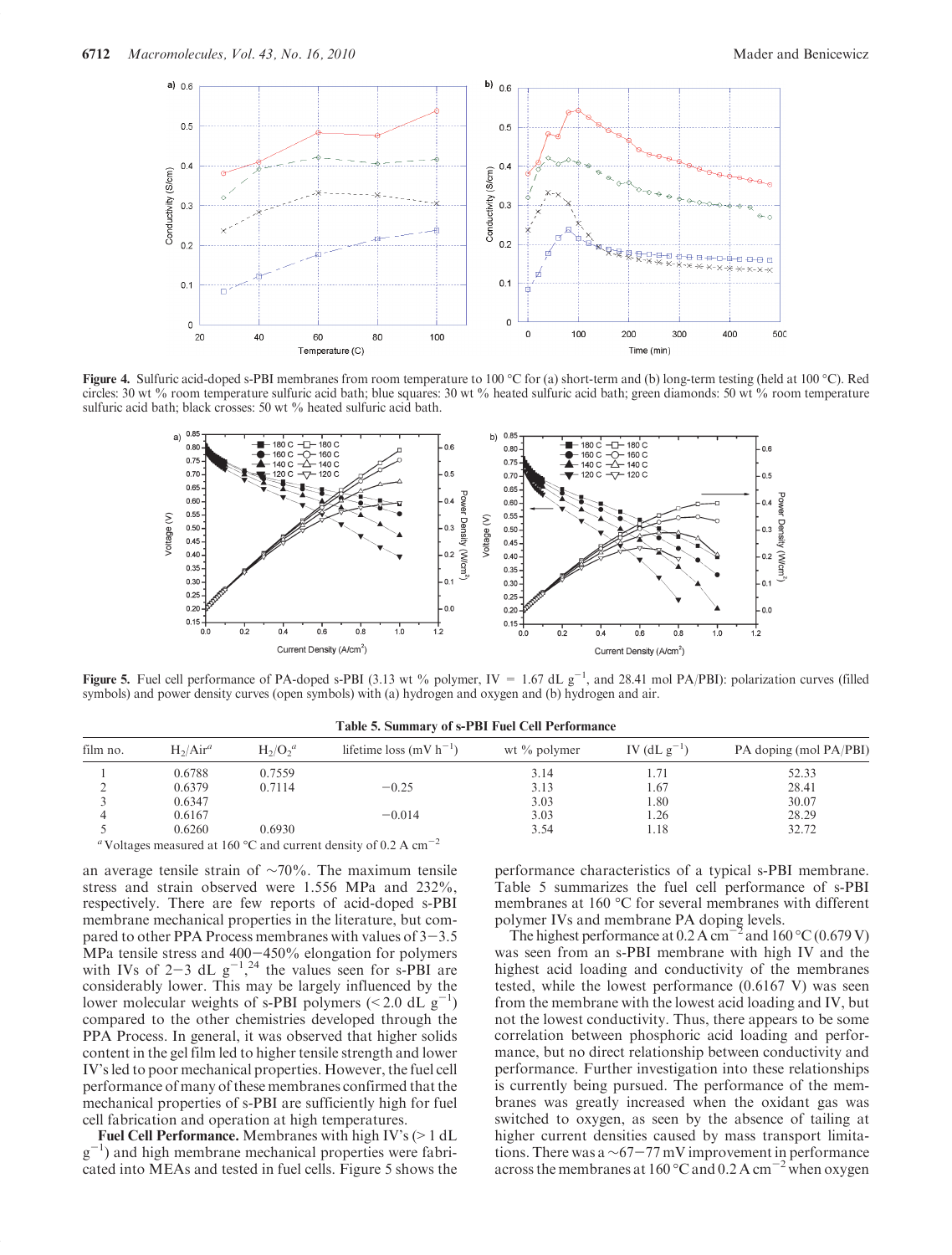was used. The theoretical increase in performance when using oxygen in place of air is ∼65 mV. The greater than theoretical improvement is likely due to the unoptimized MEA fabrication pressing conditions for these membranes during the course of this work.

Figure 6 shows the first report of long-term performance of an acid doped s-PBI membrane. The performance is significantly improved over the water-doped sulfonated PBI membranes reported to date. $31$  A preliminary long-term test was performed with s-PBI (IV =  $1.67$  dL g<sup>-1</sup>, PA loading = 28.41) mol PA/PBI, conductivity =  $0.161 \text{ S cm}^{-1}$ ) where the membrane was operated for 400 h at 0.2 A cm<sup>-2</sup> and 160 °C. The operating voltage decreased at the rate of  $0.25 \text{ mV h}^{-1}$  over the test period. At 400 h, performance declined slightly and the fuel cell was shut down. A second s-PBI membrane was tested for 1200 h and showed very small performance loss over time  $(-0.014 \text{ mV h}^{-1})$ . These first long-term tests of s-PBI doped with PA demonstrate that these materials are good candidates for high temperature PEMFCs.

To improve the mechanical properties of s-PBI membranes, porous membrane supports were investigated. The viscous solution of s-PBI in PPA was cast on top of a poly(ether ether ketone) (PEEK) fleece mesh. The membrane was hydrolyzed under typical conditions (room temperature,  $55 \pm 5\%$  RH) and the normal polymer characterization was performed. It was found that the PEEK fleece did not



Figure 6. Long-term hydrogen/air fuel cell performance at  $160^{\circ}$ C and constant current density of  $0.2 \text{ A cm}^{-2}$  for s-PBI with 3.03 wt % solids,  $IV = 1.28$  dL  $g^{-1}$ , 28 mol PA/PBI.

adversely affect membrane formation or general characteristics, as seen by IV = 1.15 dL  $g^{-1}$ , 4.80 wt % solids, 53 mol  $PA/PBI$ , and conductivity of 0.208 S cm<sup>-1</sup>. The hydrogen/air polarization curves over time and long-term performance are shown in Figure 7. The performance of the membrane at 160 C increased for ∼420 h, then started a very slow decline for the next 2500 h, at a rate of  $-0.030$  mV h<sup>-1</sup>, before failing at ∼2850 h, likely due to membrane creep, as evidenced by examination of the MEA after cell disassembly.

There is little fuel cell performance reported to date for other sulfonated PBIs,  $31,41,47$  although some data is available with a water dopant. Staiti et al. reported testing a postsulfonated PBI in a hydrogen/oxygen (3 bar/5 bar) fuel cell from 80 to 120 °C with humidified gases.<sup>47</sup> The OCV was 0.9 V, but when a load was applied to the cell, the voltage immediately dropped to zero. Bae et al. developed a propylsulfonate-grafted *m*-PBI and tested a humidified hydrogen/ oxygen fuel cell at 80 °C and reported a performance of  $\sim$ 0.45 V at 0.2 A cm<sup>-2</sup>.<sup>31</sup> Additionally, an MEA with catalyst loading of 0.4 mg  $\text{cm}^{-2}$  Pt catalyst was prepared from the butylsulfonate-grafted m-PBI backbone. This membrane, tested under hydrogen/oxygen at 80  $^{\circ}$ C and ambient total pressure with 100% RH, showed a maximum performance of 0.2 W cm<sup>-2</sup> at 0.7 A cm<sup>-2</sup> (corresponding voltage of 0.29 V) in a water-based system. There are limited aciddoped reports of PA-doped PBI fuel cell performance.<sup>55-57</sup> Wang et al. tested commercially available (nonsulfonated) *m*-PBI doped in 5 M PA in a humidified  $H_2/O_2$  fuel cell at 150  $\degree$ C for 200 h at a constant cell voltage of 0.55 V with almost no performance loss and excellent fuel cell characteristics.<sup>55</sup> Li et al.<sup>57</sup> reported fuel cell testing for nonhumidified  $H_2/O_2$  (3/3 bar) acid-doped *m*-PBI cells. The maximum performance achieved at 200  $^{\circ}$ C was 1.0 W  $\text{cm}^{-2}$ , but the doping level was not reported. A H<sub>2</sub>/O<sub>2</sub> 10 cm<sup>2</sup> cell with Pt catalyst loading of 0.51 mg cm<sup>-2</sup>, and hydrogen flow rate of 30 mL min<sup>-1</sup> cm<sup>-2</sup> showed a performance of  $\sim$ 0.65 V at 0.2 A cm<sup>-2</sup> at 100 °C. Additionally, stable longterm testing at 0.5 V for 3500 and 5000 h was reported at 120 and 150 °C, respectively. Savinell reported testing PA-doped (nonsulfonated) *m*-PBI (5 mol PA/PBI) with humidified  $H_2$ /  $O_2$  and methanol/ $O_2$  at 150 °C, with E-TEK electrodes with a Pt loading of  $0.5 \text{ mg cm}^{-2}$ .<sup>56</sup> These cells reported a maximum power of  $0.25 \text{ W cm}^{-2}$  at  $0.700 \text{ A cm}^{-2}$ , which corresponds to a voltage of 0.357 V. Additionally, the cell was operated continuously at  $0.2 \text{ A cm}^{-2}$  for 200 h with no loss of performance. In comparison, the s-PBIs in this work range from 0.411 V-0.519 V (∼0.288 – 0.364 W cm<sup>-2</sup>) at 160 °C and 0.7 A cm<sup>-2</sup> with air and 0.486–0.690 V (0.340–0.483 W cm<sup>-2</sup>)



Figure 7. Hydrogen/air fuel cell performance of s-PBI with porous PEEK fleece support (4.80 wt  $\%$  solids, IV = 1.15 dL g<sup>-1</sup>, 53 mol PA/PBI): (a) polarization curves over time at 160 °C and (b) long-term performance at 160 °C and 0.2 A cm<sup>-</sup> .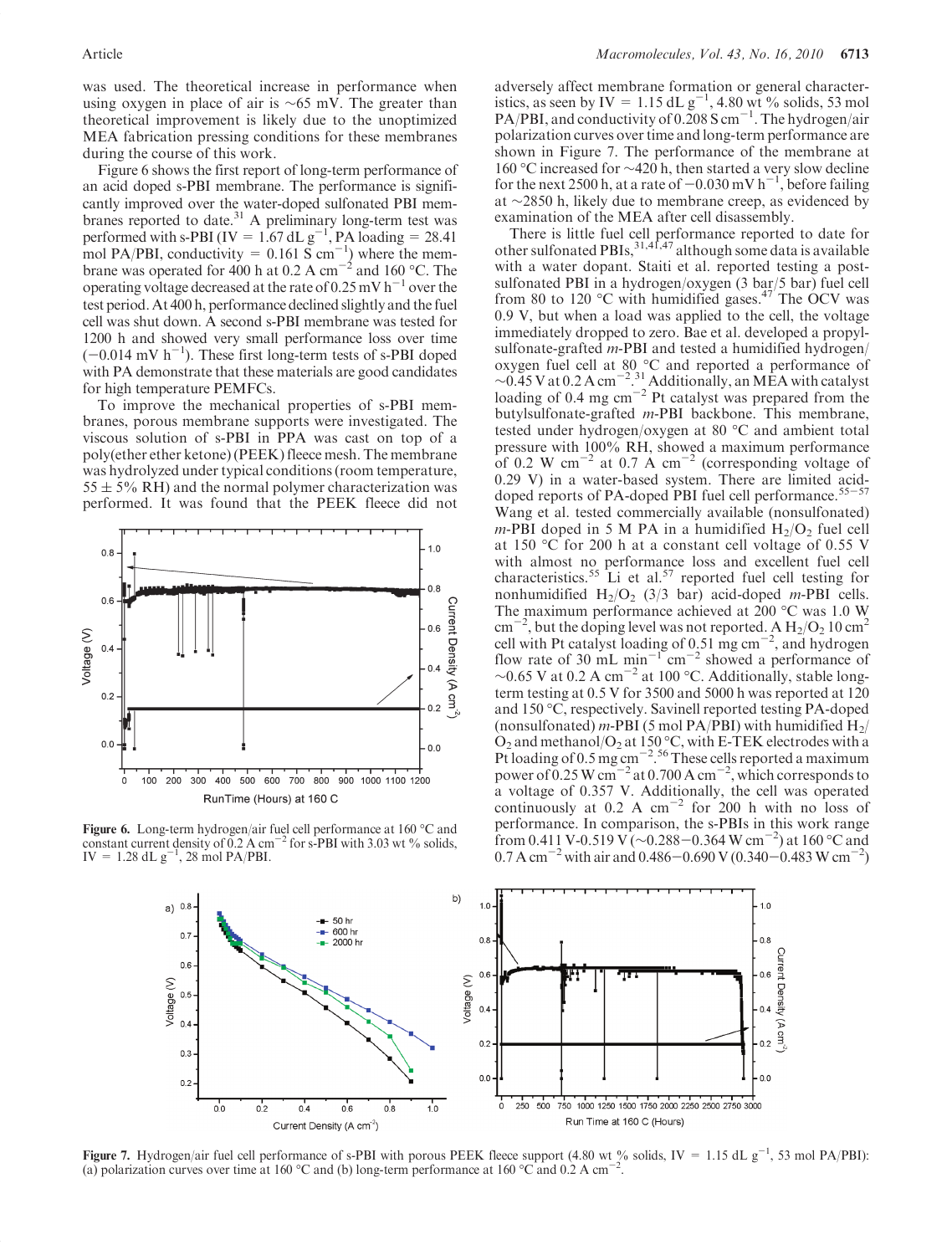with oxygen. This is an increase in performance of  $~\sim 50-$ 162 mV using air and ∼90-230 mV with oxygen over the literature values.

## **Conclusions**

A series of polybenzimidazoles containing sulfonic acid groups on the main chain phenyl ring were synthesized using polyphosphoric acid (PPA) as the reaction and casting solvent. Following an investigation of the synthetic conditions, high molecular weight s-PBI homopolymer was produced as indicated by IV measurements. These polymers were characterized with respect to important fuel cell membrane properties, and it was found that the PPA-cast membranes had high molecular weight, phosphoric acid doping levels, ionic conductivity, and excellent mechanical properties.

Polymer and film properties were highest for those PPA Process membranes with a final membrane solids content of 3.5–4.0 wt % and IV's  $> 1.0$  dL g<sup>-1</sup>. Phosphoric acid loading levels ranged between 22 and 55 mol PA/PBI, depending on polymer synthesis and casting conditions. Sulfuric acid was studied as an alternative dopant, and highly acid loaded, highly conductive films were produced with excellent thermochemical stabilities up to 100  $\degree$ C. These films show promise for lower temperature fuel cell or alternative membrane applications.

The thermal stability of the PBI backbone and sulfonic acid functional group at fuel cell operating temperatures and in acidic conditions was shown via TGA. The incorporation of the sulfonic acid group into the postsulfonated  $p$ -PBI was suggested from the TGA studies and the structure was confirmed by ATR-IR studies. A detailed study on fuel cell performance and longterm durability is reported for the first time and was used to fully evaluate the PA-doped sulfonated PBI membranes. Acid doping level was found to contribute to fuel cell performance; a s-PBI membrane with doping level of 52 mol PA/PBI showed a ∼41 mV improvement (160 °C, 0.2 A cm<sup>-2</sup>) over a membrane with a doping level of 28 mol PA/PBI. Hydrogen-air performance was improved over previously reported water-doped sulfonated polybenzimidazole membranes and conventionally produced and doped m-PBI membranes. It was found that s-PBI performance increased greatly when oxygen gas was used as the oxidant. The s-PBI membranes showed excellent long-term stability using hydrogen-air with testing conducted for ∼2900 h with a degradation rate of  $-0.030$  mV  $h^{-1}$ .

In comparison to sulfonated polybenzimidazoles produced previously, and to the conventionally prepared PBI membranes, the PA-doped s-PBI gel membranes produced via the PPA Process show greatly improved properties and fuel cell performance with both oxygen and air as oxidants and no external humidification of feed gases. By supplementing the mechanical properties of the s-PBI membranes with a PEEK fleece, preliminary long-term performance data were obtained for the s-PBI homopolymers that indicates feasibility in fuel cell applications.

Acknowledgment. The authors gratefully acknowledge the financial and technical support of BASF Fuel Cell, Inc. and Dr. G. Calundann.

## References and Notes

- (1) Carrette, L.; Friederich, K. A.; Stimming, U. ChemPhysChem 2000, 1, 162–93.
- (2) Faure, S.; Mercier, R.; Aldebert, P.; Pineri, M.; Sillion, B. French patent 9605707, 1996.
- (3) Watari, T.; Fang, J.; Tanaka, K.; Kita, H.; Okamoto, K.-I.; Hirano, T. J. Membr. Sci. 2004, 230, 111–120.
- (4) Lufrano, F.; Gatto, I.; Staiti, P.; Antonucci, V.; Passalacqua, E. Solid State Ionics 2001, 145, 47–51.
- (5) Einsla, B. R.; Harrison, W. L.; Tchatchoua, C.; McGrath, J. E. Polym. Prepr. 2004, 44, 645–646.
- (6) Gao, Y.; Robertson, G. P.; Guiver, M. D.; Mikhailenko, S. D.; Kaliaguine, S. Macromolecules 2004, 37, 6748–6754.
- (7) Gil, M.; Ji, X.; Li, X.; Na, H.; Hampsey, J. E.; Lu, Y. J. Membr. Sci. 2004, 234, 75–81.
- (8) Jin, X.; Bishop, M. T.; Ellis, T. S.; Karasz, F. E. Br. Polym. J. 1985,  $17, 4-10.$
- (9) Xing, P.; Robertson, G. P.; Guiver, M. D.; Mikhailenko, S. D.; Kaliaguine, S. Macromolecules 2004, 37, 7960-7967.
- (10) Hickner, M. A.; Ghassemi, H.; Kim, Y. S.; Einsla, B. R.; McGrath, J. E. Chem. Rev. 2004, 104, 4587–4612.
- (11) Wang, F.; Hickner, M; Kima, Y. S.; Zawodzinkski, T. A.; McGrath, J.E., J J. Membr. Sci. 2002, 197, 231–242.
- (12) Xiao, G. Y.; Sun, G. M.; Yan, D. Y.; Zhu, P. F.; Tao, P. Polym. Prepr. 2002, 43, 5335–5339.
- (13) Kim, S.; Cameron, D. A.; Lee, Y.; Reynolds, J. R.; Savage, C. R. J. Polym. Sci., Part A: Polym. Chem. 1996, 34, 481–492.
- (14) Wainright, J. S.; Wang, J. T.; Weng, D.; Savinell, R. F.; Litt, M. J. Electrochem. Soc. 1995, 142, L121–L123.
- (15) Bouchet, R.; Siebert, E. Solid State Ionics 1999, 118, 287–299.
- (16) Cassidy, P. E. In Thermally stable polymers: synthesis and properties. Marcel Dekker, Inc.: New York, 1980; Sections 6.10 and 6.18-20.
- (17) Kerres, J.; Ullrich, A.; Meier, F.; Haring, T. Solid State Ionics 1999, 125, 243–249.
- (18) Kim, H.; Lim, T. Ind. Eng. Chem. 2004, 10, 1081–1085.
- (19) Li, Q.; He, R.; Gao, J.; Jensen, J. O.; Bjerrum, N. J. J. Electrochem. Soc. 2003, 150, A1599–A1605.
- (20) Ma, Y. L.; Wainright, J. S.; Litt, M. H.; Savinell, R. F. J. Electrochem. Soc. 2004, 151, A8–A16.
- (21) Samms, S. R.; Wasmus, S.; Savinell, R. F. J. Electrochem. Soc. 1996, 143, 1225–1232.
- (22) Mader, J.; Xiao, L.; Schmidt, T.; Benicewicz, B. C. In Advances in Polymer Science, Special Vol. Fuel Cells; Scherer, G., Ed.; Springer-Verlag: New York, 2008; Vol. 216, p 63.
- (23) Yu, S.; Benicewicz, B. C. Macromolecules 2009, 42, 8640–8648.
- (24) Xiao, L.; Zhang, H.; Jana, T.; Scanlon, E.; Chen, R.; Choe, E. W.; Ramanathan, L. S.; Yu, S.; Benicewicz, B. C. Fuel Cells 2005, 5, 287-295.
- (25) Xiao, L.; Zhang, H.; Jana, T.; Scanlon, E.; Ramanathan, L. S.; Choe, E. W.; Rogers, D.; Apple, T.; Benicewicz, B. C. Chem. Mater. 2005, 17, 5328–5333.
- (26) Qian, G.; Smith, D.W.; Benicewicz, B. C.Polymer 2009, 50, 3911–3916.
- (27) Qian, G.; Benicewicz, B. C. J. Polym. Sci., Part A: Polym. Chem. 2009, 47, 4064–4073.
- (28) Yu, S.; Xiao, L.; Benicewicz, B. C. Fuel Cells 2008, 8, 165–174.
- (29) Ariza, M. J.; Jones, D. J.; Roziere, J. Desalination 2002, 147, 183–189.
- (30) Asensio, J. A.; Borros, S.; Gomez-Romero, P. J. Polym. Sci., Part A: Polym. Chem. 2002, 40, 3703-3710.
- (31) Bae, J. M.; Honma, I.; Murata,M.; Yamamoto, T.; Rikukawa,M.; Ogata, N. Solid State Ionics 2002, 147, 189–194.
- (32) Bai, H.; Ho, W. S. W. Ind. Eng. Chem. 2009, 48, 2344–2354.
- (33) Bai, H.; Ho, W. S. W. J. Taiwan Instit. Chem. Eng. 2009, 40, 260–267.
- (34) Bai, Z.; Price, G. E.; Yoonessi, M.; Juhl, S. B.; Durstock, M. F.; Dang, T. D. J. Membr. Sci. 2007, 305, 69–76.
- (35) Glipa, X.; El Haddad, M.; Jones, D. J.; Roziere, J. Solid State Ionics 1997, 97, 323–331.
- (36) Hasiotis, C.; Deimede, V.; Kontoyannis, C. Electrochim. Acta 2001, 46, 2401–2406.
- (37) Hasiotis, C.; Li, Q.; Deimede, V.; Kallitsis, J. K.; Kontoyannis, C. G.; Bjerrum, N. G. J. Electrochem. Soc. 2001, 148, A513–A519.
- (38) Jones, D. J.; Roziere, J. J. Membr. Sci. 2001, 185, 41–58.
- (39) Jouanneau, J.; Mercier, R.; Gonon, L.; Gebel, G. Macromolecules 2007, 40, 983–990.
- (40) Kawahara, M.; Rikukawa, M.; Sauni, K. Polym. Adv. Technol. 2000, 11, 544–547.
- (41) Kim, H.-J.; Lee, J. W.; Lim, T.-H.; Nam, S. W.; Hong, S.-A.; Oh, I.-H.; Ham, H. C.; Lee, S.-Y. U.S. Patent 0241627A1, 2008.
- (42) Kosmala, B.; Schauer, J. Appl. Polym. Sci. 2002, 85, 1118–1127. (43) Peron, J.; Ruiz, E.; Jones, D. J.; Roziere, J. J. Membr. Sci. 2008,
- 314, 247–256. (44) Pu, H.; Liu, Q. Polym. Int. 2004, 53, 1512–1516.
- (45) Qing, S.; Huang, W.; Yan, D. Eur. Polym. J. 2005, 41, 1589–1595.
- (46) Rikukawa, M.; Sanui, K. Prog. Polym. Sci. 2000, 25, 1463–1502.
- (47) Staiti, P.; Lufrano, F.; Arico, A. S.; Passalacqua, E.; Antonucci, V. J. Membr. Sci. 2001, 188, 71–78.